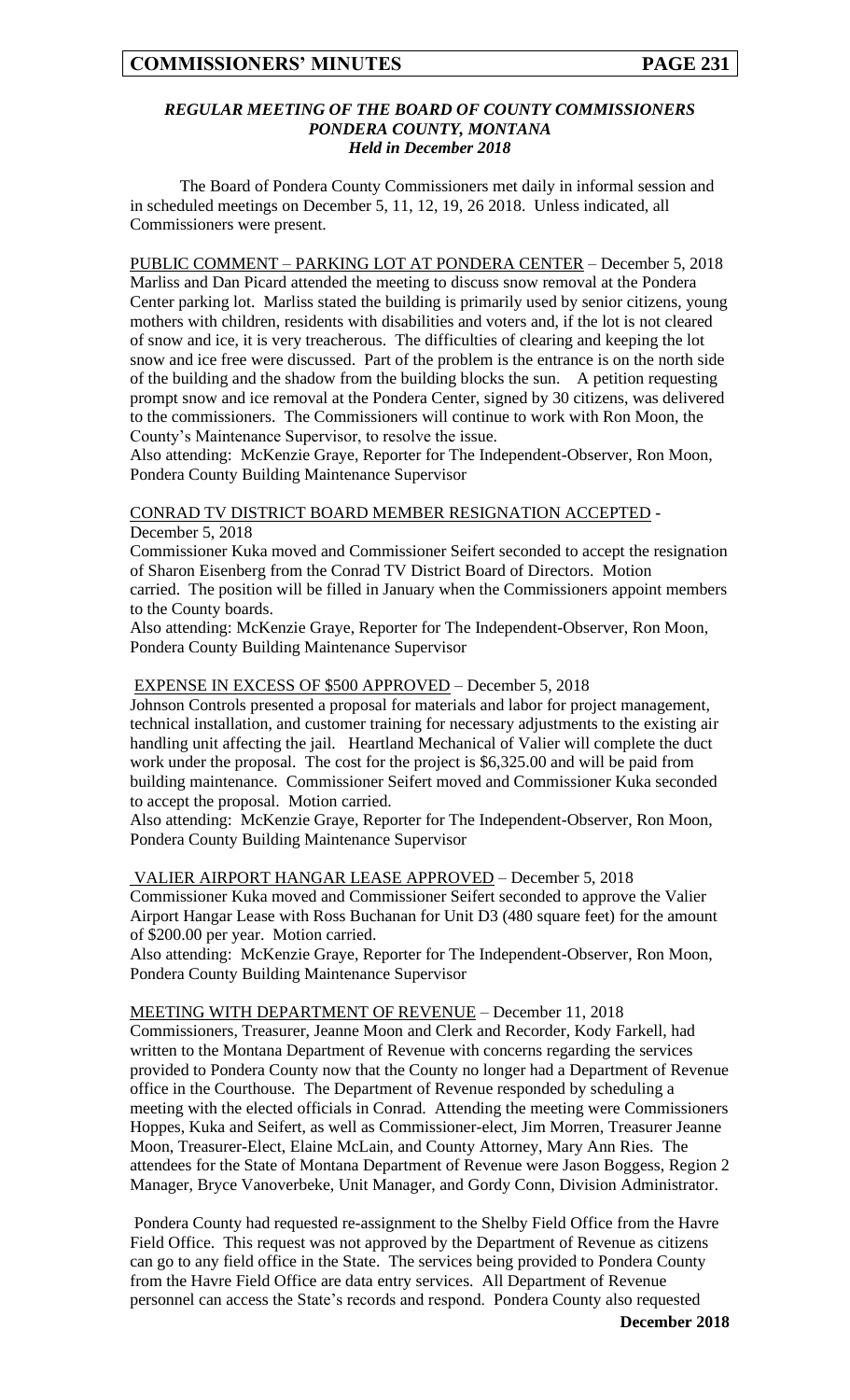**PARCEL** 

more checks and balances by Department employees as there were more errors in the 2018 tax bills that has been the norm for the County. In the end, the Department acknowledged they needed to do more training of their personnel. They will provide the Counties with balancing reports and spread sheets to make it easier for the County to identify errors. The Department is also planning create a working group of Treasurers and Department of Revenue personnel to work out best practices for both the Counties and the Department.

TAX ABATEMENT/ADD-ON 1074-APPROVED – December 12, 2018 Commissioner Kuka moved to approve the following abatement/add-on:

|               |                                                |            |                | <b>FANCEL</b> |
|---------------|------------------------------------------------|------------|----------------|---------------|
| NUMBER REASON |                                                | CANCEL ADD |                | NO.           |
| 1074          | Fix acres                                      |            | 3421.01 331500 |               |
|               | Commissioner Seifert seconded. Motion carried. |            |                |               |

Also attending: Jim Morren

RESOLUTION RE-DEFINING REQUEST FOR DISTRIBUTION OF GOVERNMENT ROAD CONSTRUCTION AND MAINTENANCE MATCH PROGRAM FUNDS-ADOPTED – December 19, 2018 PONDERA COUNTY, MONTANA

# RESOLUTION #13 – 2018/19 RE-DEFINING REGUEST FOR DISTRIBUTION OF LOCAL GOVERNMENT ROAD CONSTRUCTION AND MAINTENANCE MATCH PROGRAM FUNDS

WHEREAS, the Bridge and Road Safety and Accountability Restricted Account created By HB 473 requires the Montana Department of Transportation to allocate accrued funds to cities, towns, counties, and consolidated city-county governments for construction, reconstruction, maintenance, and repair of rural roads, city or town streets and alleys, and bridges; and,

WHEREAS, a city, town, county, or consolidated city-county government that requests funds under the Bridge and Road Safety and Accountability Account must match each \$20 requested with \$1 of local government matching funds; and,

WHEREAS, a city, town, county, or consolidated city-county government requesting distribution of allocated funds may make such a request to the Department of Transportation between March 1 and November 1 of the year the funds were allocated; and,

WHEREAS, a description of the project to be funded is: ROAD AND BRIDGE REPAIRS AND MAINTENANCE, which replaces the original request for ROAD REPAIRS NECESSITATED BY THE FLOODING DUE TO SNOW MELT IN THE SPRING OF 2018; and,

WHEREAS, the local match for the allocated funds totals \$1,295.90 identified in the attached copy of approved road/bridge expenditures from current year operating budget.

THEREFORE, BE IT RESOLVED that

1.Pondera County requests redistribution of its share of the allocated Bridge and Road Safety and Accountability funds (\$25,917.93) to be used for road and bridge repairs and maintenance;

2.That the Chairman of the Board of Pondera County Commissioners is hereby empowered and authorized to execute such further documents as may be necessary to facilitate the distribution of said funds.

Adopted this 19<sup>th</sup> day of December, 2018 as moved by Commissioner Seifert, seconded by Commissioner Kuka, and passed on a 3-0 vote of the board. Effective on passage and approval.

BOARD OF COMMISSIONERS Pondera County, Montana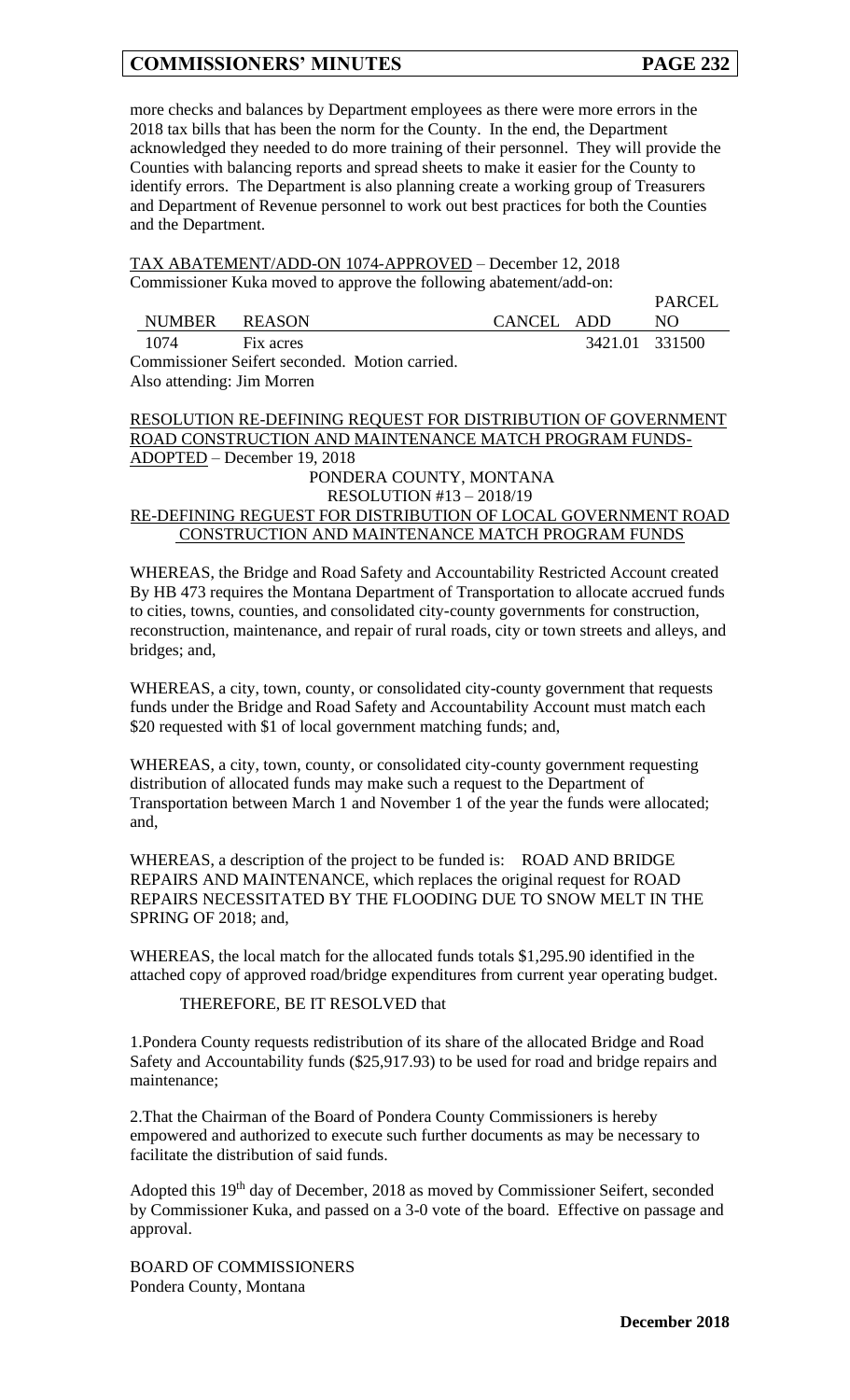\_*/s/ Janice Hoppes*\_\_\_\_\_\_\_\_\_\_\_\_\_ \_\_*/s/ Dale J Seifert*\_\_\_\_\_\_\_\_\_\_\_

Janice Hoppes, Chair Dale J Seifert, Member

ATTEST: \_\_*/s/ Thomas A Kuka* \_\_\_\_\_\_\_\_\_ Thomas A. Kuka, Member

\_*/s/ Kody L Farkell*\_\_\_\_\_\_\_\_\_\_\_\_\_ Kody L Farkell, Clerk and Recorder

VEHICLE PURCHASE PROPOSAL ACCEPTED – December 19, 2018 Requests for proposal were solicited for the purchase of a pickup for the Weed Department. One proposal was received:

Courtesy Ford \$36,857.24 2019 Ford F-250

Commissioner Kuka moved to accept the proposal from Courtesy Ford and purchase a Ford F-250 for the Weed Dept, with funds coming from the department's capital improvement fund. Commissioner Seifert seconded. Motion carried. Also attending: Jim Morren

#### AMENDED INTERLOCAL AGREEMENT WITH DEPARTMENT OF JUSTICE MOTOR VEHICLE DIVISION-APPROVED – December 19, 2018

Commissioner Seifert moved to approve an amended interlocal agreement between Pondera County and the Department of Justice Motor Vehicle Division to set forth each party's responsibilities in performing titling and registration of vehicles. Modifications from the original agreement included clarifying requirements pertaining to records retention, notice of changes to the Motor Vehicle Service location, and other clarifications. Commissioner Kuka seconded. Motion carried. Also attending: Jim Morren

LEASE FOR VALIER AIRPORT GROUNDS-APPROVED – December 19, 2018 Commissioner Kuka moved and Commissioner Seifert seconded to approve a 10-year lease for one unit at the Valier airport in the amount of 200 per year for 10 years. Motion carried.

Also attending: Jim Morren

ROSE RESIGNATION ACCEPTED- December 26, 2018 Commissioner Kuka moved and Commissioner Seifert seconded to accept the resignation of County Sanitarian Corrine Rose, effective January 25, 2019. Motion carried.

Also attending: Jim Morren

## RESOLUTION ADOPTING HANDBOOK OF PERSONNEL POLICIES AND PROCEDURES-ADOPTED – December 26, 2018 PONDERA COUNTY, MONTANA RESOLUTION #14 – 2018/19 ADOPTING THIS HANDBOOK OF PERSONNEL POLICIES AND PROCEDURES, SUPERSEDING ALL OTHER PERSONNEL POLICIES AND PROCEDURES

WHEREAS, the Board of County Commissioners desires to establish uniform policies and procedures for personnel administration;

NOW, THEREFORE, BE IT HEREBY RESOLVED that this Handbook of Personnel Policies and Procedures be adopted, effective December 26, 2018.

Adopted this 26th day of December, 2018 as moved by Commissioner Seifert, seconded by Commissioner Kuka, and passed on a 3-0 vote of the board. Effective on the date set forth above.

BOARD OF COMMISSIONERS Pondera County, Montana

\_*/s/ Janice Hoppes*\_\_\_\_\_\_\_\_\_\_\_\_\_ \_\_*/s/ Dale J Seifert*\_\_\_\_\_\_\_\_\_\_\_

**December 2018**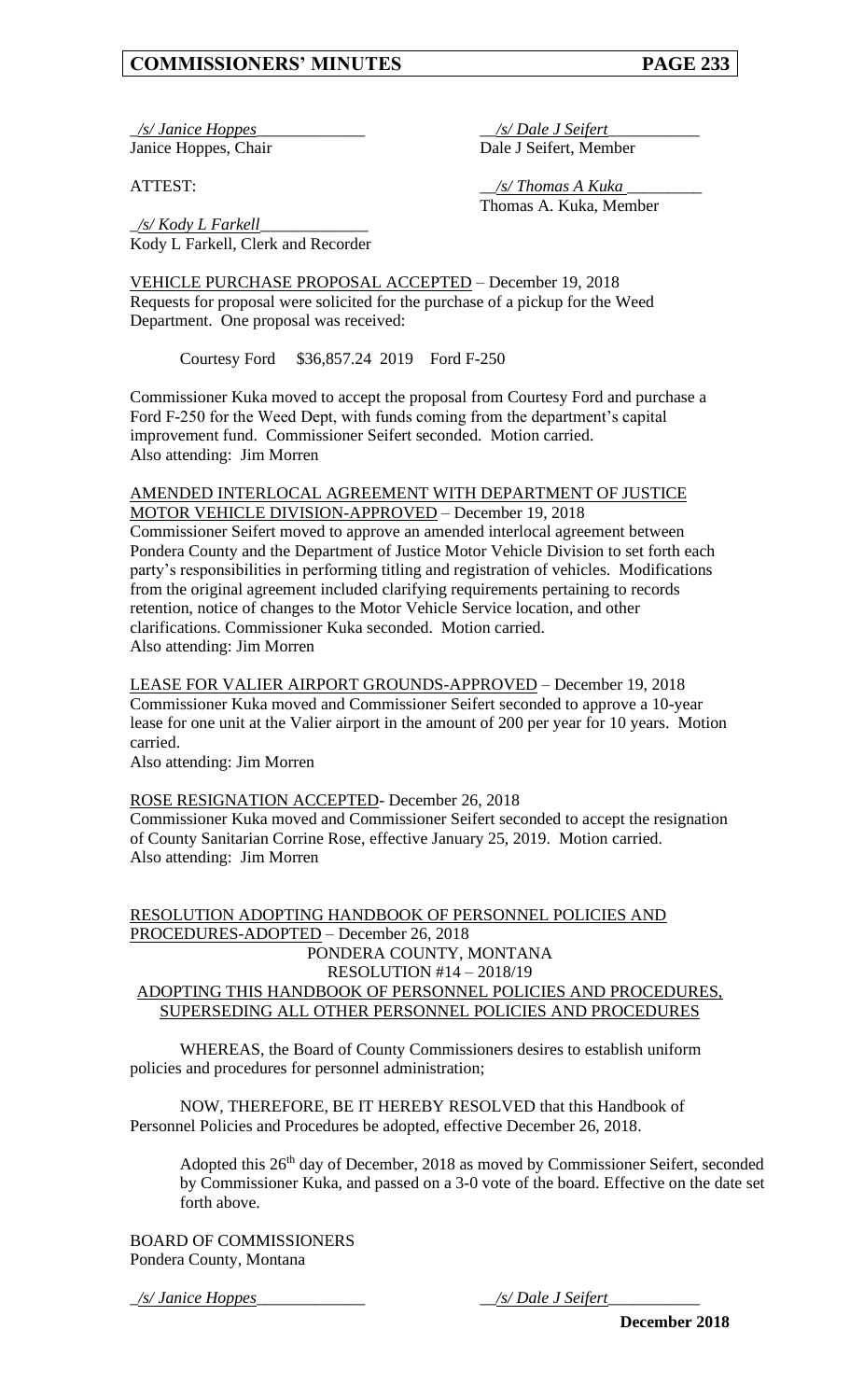Janice Hoppes, Chair Dale J Seifert, Member

ATTEST: \_\_*/s/ Thomas A Kuka* \_\_\_\_\_\_\_\_\_ Thomas A. Kuka, Member

\_*/s/ Kody L Farkell*\_\_\_\_\_\_\_\_\_\_\_\_\_ Kody L Farkell, Clerk and Recorder

RESOLUTION AUTHORIZING BUDGET AMENDMENT TO PONDERA COUNTY BUDGET-ADOPTED – December 26, 2018 PONDERA COUNTY MONTANA RESOLUTION #15 – 2018/19 AUTHORIZING BUDGET AMENDMENTS TO PONDERA COUNTY BUDGET

WHEREAS the Montana Code Annotated, Section 7-6-4006(4), grants the Board of County Commissioners the power and authority to amend the budget during the fiscal year by conducting public hearings at regularly scheduled meetings; and

WHEREAS Pondera County Commissioners approved the appropriations budget for the Pondera County during its regular budget approval process and errors in revenues and expenditures budget have been identified; and

NOW, THEREFORE, BE IT RESOLVED by the Board of County Commissioners of Pondera County that the budget be corrected as follows:

| Expenditure         | Description             |           | <b>Prior Amount</b> New Amount |           |  |
|---------------------|-------------------------|-----------|--------------------------------|-----------|--|
| 2900-101-521000-820 | Interfund Transfers Out | \$637,054 |                                | - SS      |  |
| 2900-521-521000-820 | Interfund Transfers Out |           |                                | \$637,054 |  |

Adopted this 26th day of December, 2018, as moved by Commissioner Kuka, seconded by Commissioner Hoppes, and passed on a 3-0vote of the board. Effective on passage and approval.

BOARD OF COMMISSIONERS Pondera County, Montana

\_*/s/ Janice Hoppes*\_\_\_\_\_\_\_\_\_\_\_\_\_ \_\_*/s/ Dale J Seifert*\_\_\_\_\_\_\_\_\_\_\_ Janice Hoppes, Chair Dale J Seifert, Member

\_*/s/ Kody L Farkell*\_\_\_\_\_\_\_\_\_\_\_\_\_ Kody L Farkell, Clerk and Recorder

ATTEST: \_\_*/s/ Thomas A Kuka* \_\_\_\_\_\_\_\_\_ Thomas A. Kuka, Member

NOVEMBER COMMISSION MINUTES-APPROVED – December 26, 2018 Commissioner Seifert moved and Commissioner Kuka seconded to approve the November 2018 Minutes of the Commission. Motion carried. Also Attending: Jim Morren

CITIZEN APPOINTMENTS TO COUNTY ADVISORY BOARDS – December 26, 2018 Commissioner Kuka moved to appoint/reappoint the following to the County Advisory Boards: Airport – Robert Skorupa (2021), Rick Tomsheck (2021) Conrad Cemetery District - Wendy Paulsen (2021) Health – Tim Salois (2021), Jeff Sutherland (2021) Park – Robert Skorupa (2021) Tax Appeal – Brent Gaylord (2021) TV-Conrad – Sam Zuidema (2021), Deborah Robertson (2020) fulfilling Sharon Eisenberg's term) Pondera Regional Port Authority – Llew Jones (2024), Bob Kovatch (2024) Weed Board – Kory Thomas (2020) Compensation Board – Dan Majerus (2021)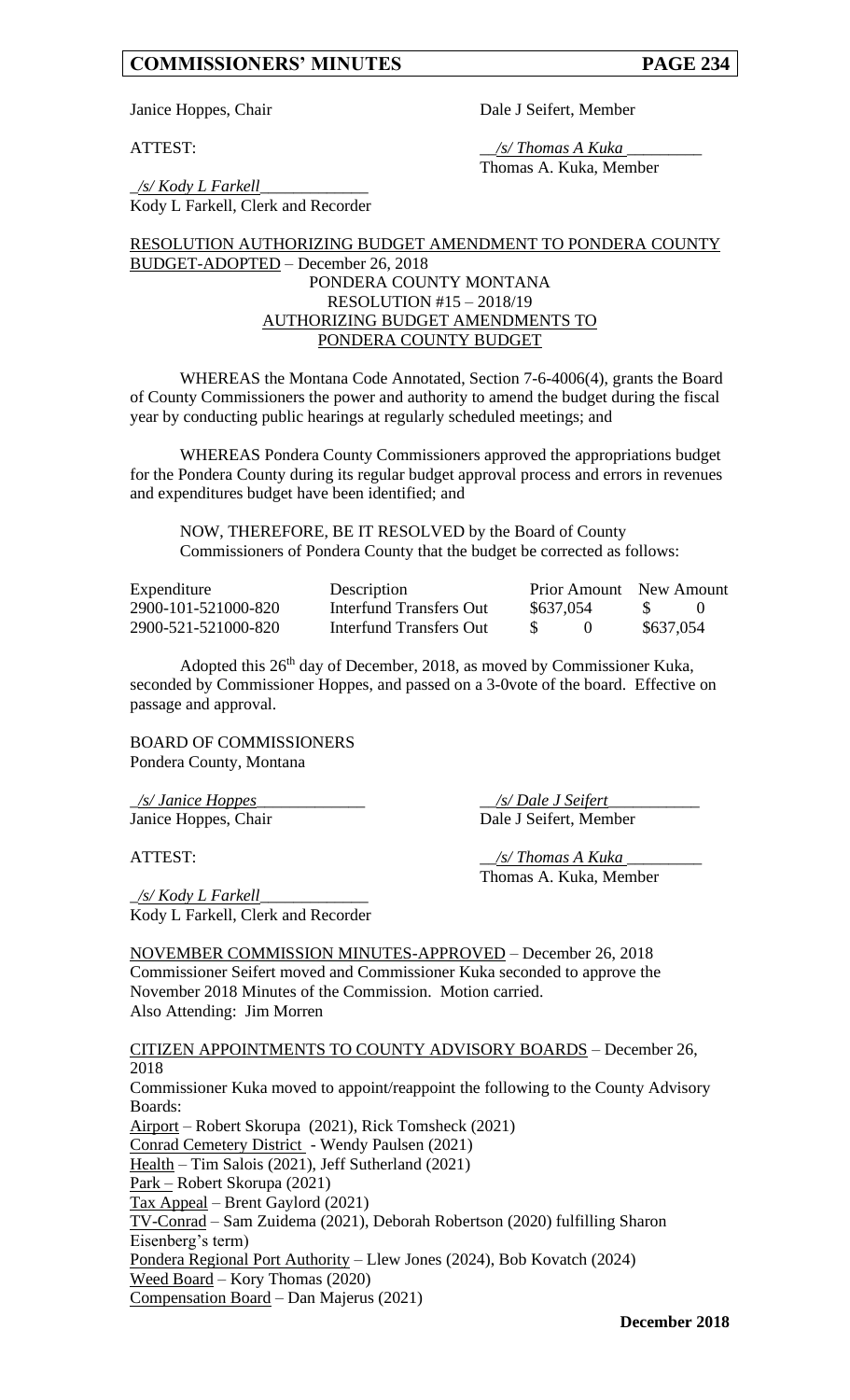Commissioner Seifert seconded. Motion carried. Also Attending: Jim Morren

#### DATE, TIME AND PLACE SET FOR PUBLIC HEARING – AIRPORT AFFECTED AREA – December 26, 2018

Commissioner Kuka moved and Commissioner Seifert seconded to set Wednesday, January 23, 2019 at 12:00 p.m. in the Commissioners' Office for the public hearing on the proposed airport affected area in regards to height restrictions. Motion carried. Also attending: Jim Morren

#### EXPENDITURES IN EXCESS OF \$500-APPROVED – December 26, 2018

Commissioner Seifert moved to approve the purchase of five desktops, two laptops, two docking stations, and one monitor, plus installation of the computers at a total cost of \$8,046, paid from the operating funds of the five departments receiving the computers. Approval before purchase is necessary when the expenditure is in excess of \$500. Commissioner Kuka seconded. Motion carried. Also attending: Jim Morren

REVISED JOB DESCRIPTIONS APPROVED – December 26, 2018 Commissioner Kuka moved to approve the revised job description for the Disaster & Emergency Services Coordinator. Commissioner Seifert seconded. Motion carried. Also attending: Jim Morren

CLAIMS APPROVED FOR PAYMENT – December 31, 2018

| <b>FUND</b>                                        |    |                    |  |  |  |
|----------------------------------------------------|----|--------------------|--|--|--|
| <b>GENERAL</b>                                     |    | 35,853.07          |  |  |  |
| <b>ROAD</b>                                        |    | 13,943.88          |  |  |  |
| <b>BRIDGE</b>                                      |    | 3,511.60           |  |  |  |
| WEED                                               |    | 1,382.53           |  |  |  |
| <b>AIRPORT</b>                                     |    | 3,443.04           |  |  |  |
| PREDATORY ANIMAL                                   |    | 6,213.50           |  |  |  |
| <b>AMBULANCE</b>                                   |    | 253.17             |  |  |  |
| LIBRARY                                            |    | 143,813.50         |  |  |  |
| <b>EXTENSION SERVICE</b>                           |    | 5,745.90           |  |  |  |
| <b>SENIOR CITIZENS</b>                             |    | 14,413.98          |  |  |  |
| <b>PUBLIC SAFETY (LAW</b><br>ENFORCEMENT)          |    | 15,885.29          |  |  |  |
| HEALTH INSURANCE - EMPLOYER<br><b>CONTRIBUTION</b> |    | 1,875.23           |  |  |  |
| <b>BRADY LIGHTS MAINTENANCE</b>                    |    | 353.71             |  |  |  |
| 911 EMERGENCY                                      |    | 740.96             |  |  |  |
| ALCOHOL REHABILITATION                             |    | 6,960.00           |  |  |  |
| <b>LAND USE PLANNING</b>                           |    | 66.00              |  |  |  |
| <b>GAS APPORTIONMENT TAX</b>                       |    | 3,671.84           |  |  |  |
| NORTHERN TRANSIT INTERLOCAL                        |    | 326.15             |  |  |  |
| EMERGENCY PREPAREDNESS GRANT                       |    | 897.74             |  |  |  |
| ORAL HEALTH GRANT                                  |    | 609.67             |  |  |  |
| <b>WIC GRANT</b>                                   |    | 301.62             |  |  |  |
| <b>MATERNAL CHILD HEALTH</b>                       |    | 152.13             |  |  |  |
| <b>IMMUNIZATION ACTION PROGRAM</b>                 |    | 125.00             |  |  |  |
| <b>CHRONIC DISEASE PREVENTION</b><br><b>GRANT</b>  |    | 742.51             |  |  |  |
| <b>HEALTH CARE FOUNDATION GRANT</b>                |    | 127.03             |  |  |  |
| JUNK VEHICLE GRANT                                 |    |                    |  |  |  |
| AMBULANCE CAPITAL IMPROV                           |    | 190.15<br>3,998.36 |  |  |  |
| ROAD/BRIDGE EQUIP PURCHASE                         |    | 2,427.00           |  |  |  |
| REFUND FUND                                        |    |                    |  |  |  |
|                                                    |    | 8,008.18           |  |  |  |
| TOTAL CLAIMS                                       | \$ | 276,032.74         |  |  |  |
| TOTAL PAYROLL                                      |    | 280,104.47         |  |  |  |
| TOTAL CLAIMS AND PAYROLL FUNDS                     |    | 556,137.21         |  |  |  |